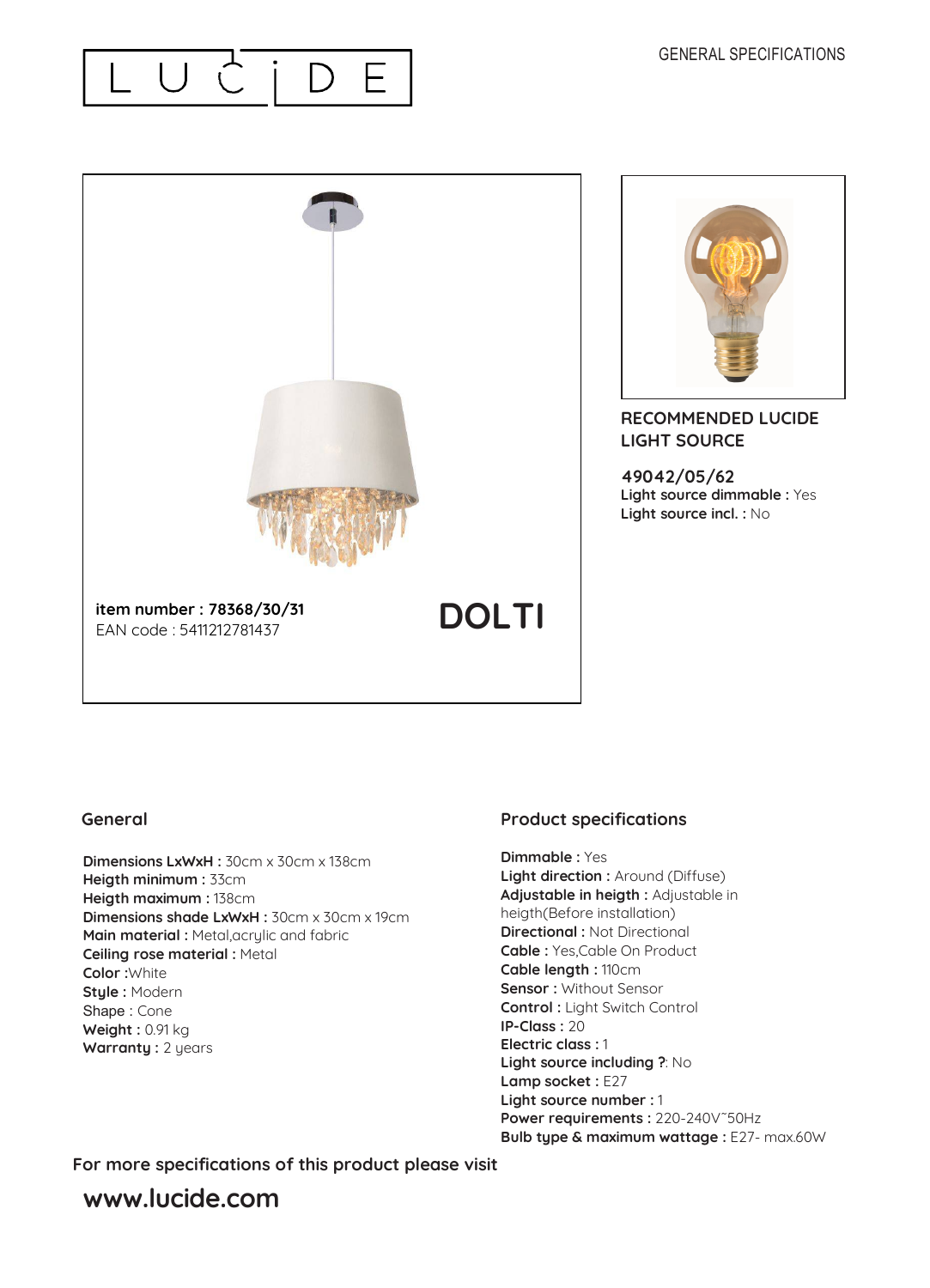



# **DOLTI**

**Itemnumber :78368/30/31 EAN code : 5411212781437**



### **For more specifications, dimensions please visit**

## **www.lucide.com**